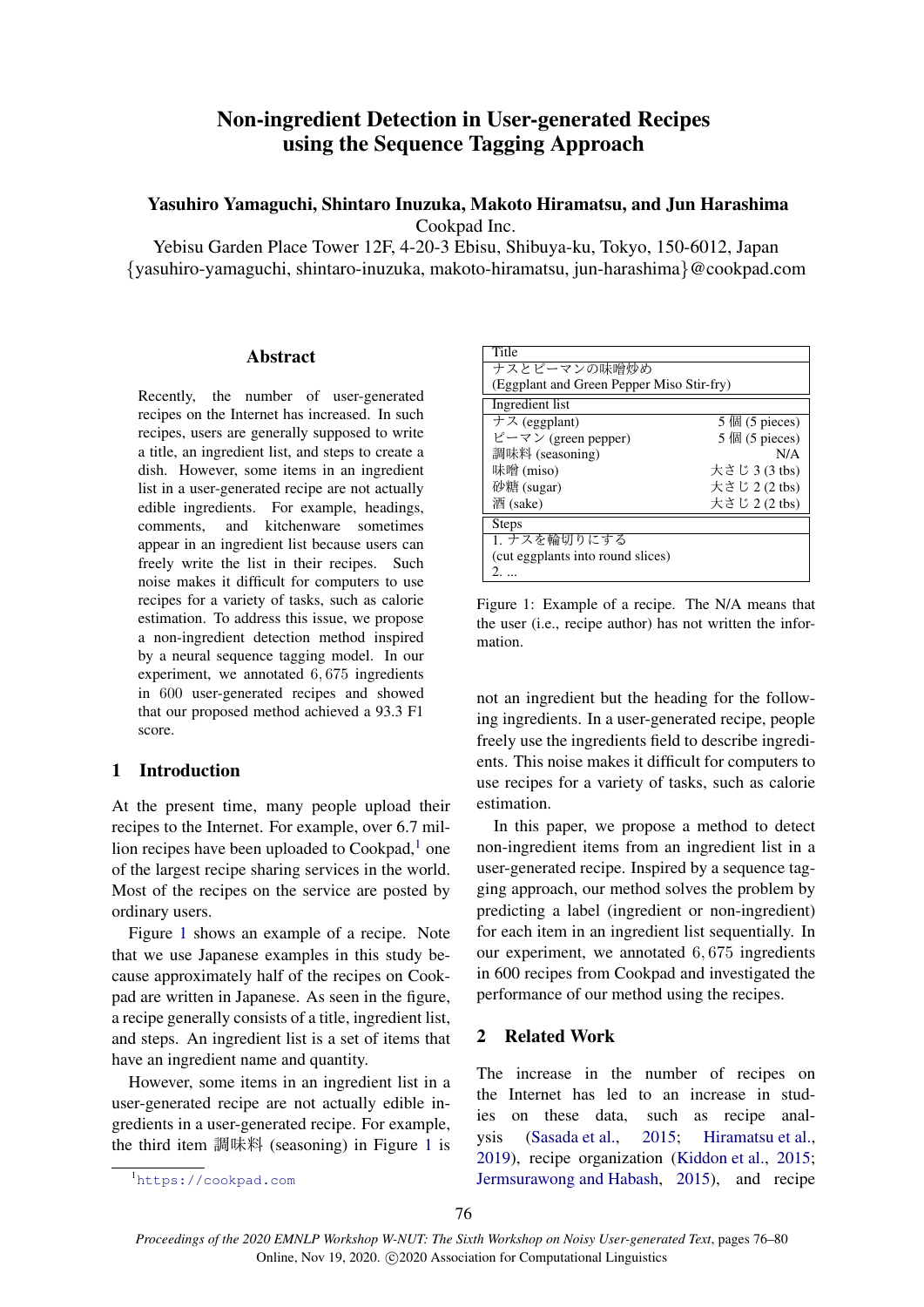generation (Salvador et al., 2019; Kiddon et al., 2016). Additionally, many recipe-related corpora and datasets have been published recently to promote studies on recipes (Mori et al., 2014; Harashima et al., 2016; Salvador et al., 2017; Yagcioglu et al., 2018).

Among such recipe-related studies, the following two previous works focused on informal text in user-generated recipes, like our study. Harashima and Yamada (2018) converted ingredients written in an user-generated recipe into their canonical forms in an ingredient dictionary. However, in that study, there was no assumption that non-ingredients appear in a recipe, unlike our study.

By contrast, Inuzuka et al. (2018) distinguished non-steps written in a user-generated recipe from actual steps, such as an advertisement for the author's recipe books, which are not related to cooking. Our study focuses on ingredients in a recipe, unlike their work; that is, we distinguish noningredients written in a user-generated recipe from actual ingredients.

Our study is the first to pay attention to noningredients in a user-generated recipe. This contributes to a variety of recipe-related studies, particularly based on ingredients in a recipe, such as calorie estimation (Harashima et al., 2020), recipe clustering (Nadamoto et al., 2016), and reciperelated term detection (Chung, 2012).

## 3 Task Definition

The primary task in this study is to classify an item in an ingredient list as an ingredient or noningredient. In this work, we define non-ingredient items based on edibility. Figure 2 shows examples of ingredient lists in user-generated recipes. "ホワイトソース" (white sauce) in Figure 2(a) is not an ingredient but a heading. The items below it are ingredients for white sauce. An item without a quantity is likely to be a non-ingredient. By contrast, "お好みの野菜" (favorite vegetables) in Figure 2(b) is an actual ingredient. As shown by this example, an item without a quantity is not always a non-ingredient. "(*↑* バターでもいいです)" ((*↑* you can use butter)) in Figure 2(c) is used as a comment, which mentions the previous ingredient "マーガリン" (margarine). "竹串" (bamboo skewers) in Figure 2(d) is a non-ingredient because it is not edible. In some recipes, kitchenware appears on the ingredient list, like this example. The goal

Ingredient list . . . . . .

| ローリエ (bay leaf)       | $2 \nmid (2 \text{ pieces})$ |
|-----------------------|------------------------------|
| ホワイトソース (white sauce) | N/A                          |
| バター (butter)          | $30g(30 \text{ grams})$      |
| $\cdots$              | $\cdots$                     |

(a) Example of a cream stew recipe.

| Ingredient list |
|-----------------|
|-----------------|

| .<br>にんじん (carrot)           | $1 \nightharpoonup (1 \text{ piece})$ |
|------------------------------|---------------------------------------|
| お好みの野菜 (favorite vegetables) | N/A                                   |
| $\mathcal{R}$ (water)        | 1000cc (1000 cc)                      |
| $\cdots$                     | .                                     |

(b) Example of a hot pot recipe.

Ingredient list . . . . . .  $\forall \neg \forall \forall \forall$  (margarine) 60g (60 grams) (*↑* バターでもいいです) ((*↑* you can use butter)) N/A  $40g(40 \text{ grams})$ . . . . . .

(c) Example of a cookie recipe.

| Ingredient list                                                    |                                                               |
|--------------------------------------------------------------------|---------------------------------------------------------------|
| .<br>サラダ油 (vegetable oil)<br>竹串 (bamboo skewers)<br>岩塩 (rock salt) | 小さじ 1 (1 tsp)<br>$3 \nless (3 pieces)$<br>適量 (desired amount) |
|                                                                    |                                                               |

(d) Example of a meat roll recipe.

Figure 2: Examples of ingredient lists.

of this study is to detect these inedible items as non-ingredients.

#### 4 Proposed Method

In this study, we detect non-ingredient items in an ingredient list using a neural sequence tagging model, shown in Figure 3.

### 4.1 Ingredient Representations

First, we convert each item in the ingredient list into its ingredient representation, which consists of an ingredient name representation and additional features. The former is obtained as follows:

TF-IDF: We compute TF-IDF vectors for each item in the ingredient list. The term frequency and inverse document frequency are given as

$$
tf(i,j) = \frac{n_{i,j}}{\sum_{k} n_{k,j}}\tag{1}
$$

$$
idf(j, D) = \log \frac{|D|}{|\{d \in D : t_i \in d\}|}, \quad (2)
$$

where  $n_{i,j}$  is the number of words  $t_i$  in the *j* th ingredient name, *d* is the set of tokenized words in the ingredient name, and *D* is the set of all ingredient names in the recipe dataset. We tokenize each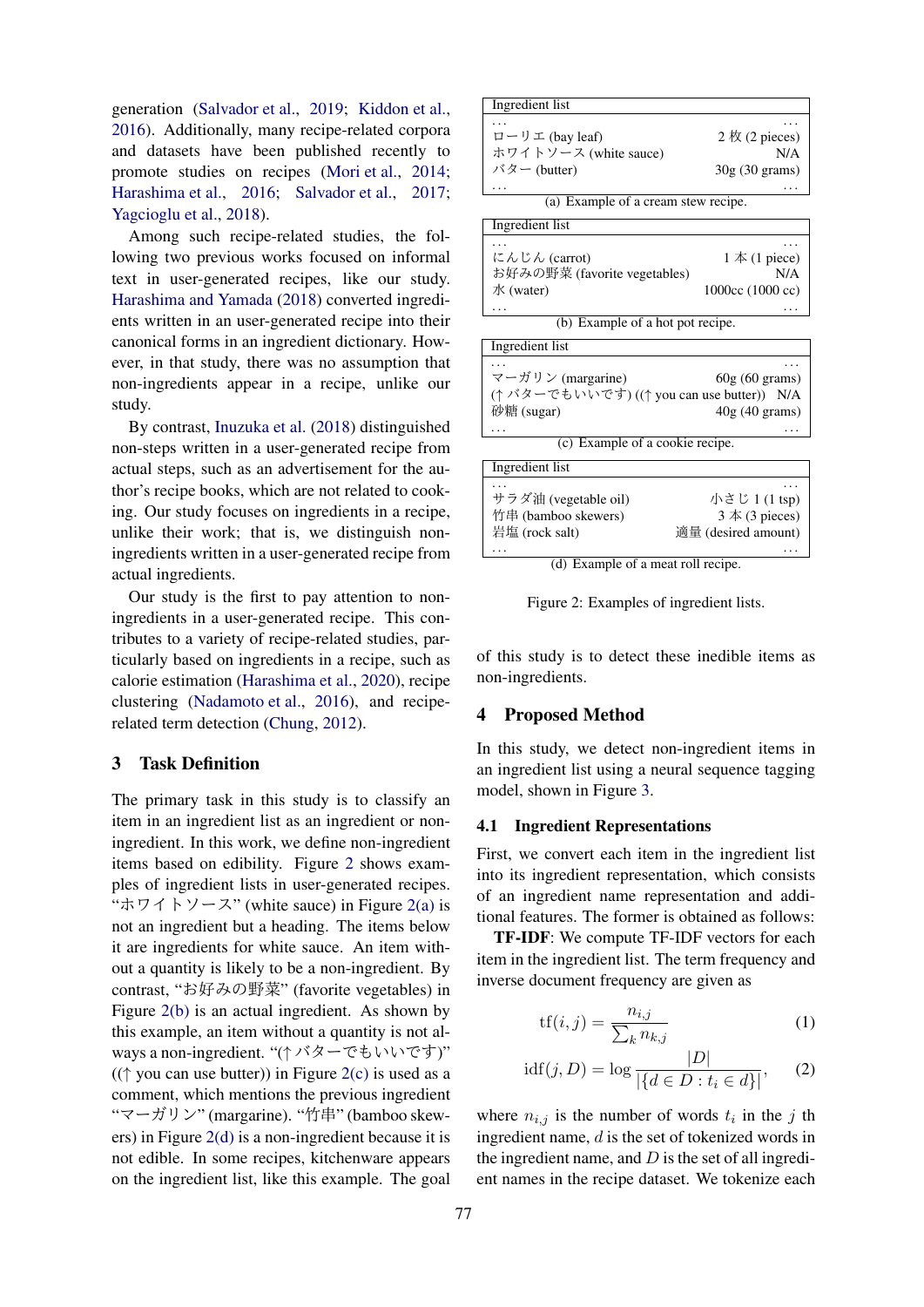

Figure 3: Overview of our method.

ingredient name and compute the TF-IDF values for each token.

char-CNN: Instead of TF-IDF, we can also use a CNN-based sequence encoder (Zhang and Wallace, 2017) to obtain the character-level features of ingredient names. We compute the features using different kernel sizes  $(2, 3, 4, 5)$  and concatenate them.

Note that we do not use pre-trained embeddings such as GloVe or fastText for the ingredient name representation because these embeddings did not show a good performance in our preliminary expemriments.

In addition to the ingredient name representation, we use additional features of the ingredient name and quantity: character count and ingredient name frequency. The ingredient name frequency is computed from the recipe dataset, which is also used for the TF-IDF calculations. We count the ingredients with the same name and use the logscaled value as the name frequency.

Finally, we concatenate the ingredient name representation and additional features into one vector to create the ingredient representation.

### 4.2 Model

We use the sequence tagging model shown in Figure 3. Each time step corresponds to each item in the ingredient list. The model takes all items in the ingredient list as its inputs in the order that they appear in the recipe. Whereas the inputs of our model are ingredient representations described in the previous section, the outputs of our model are

| # of recipes         | 600   |
|----------------------|-------|
| # of ingredients     | 5,829 |
| # of non-ingredients | 846   |

Table 1: Statistics of our dataset.

binary predictions, each of which represents an ingredient or non-ingredient.

By performing a non-ingredient detection task as a sequence tagging problem, the model can make predictions by taking items before and after the target item into account. In many recipes, related ingredients are usually written close to each other. As shown in Figure  $2(a)$ , if an item in an ingredient list is used as a heading, related ingredients are listed below it.

#### 5 Experiment

#### 5.1 Dataset

In our experiment, we chose 600 recipes from Cookpad. More precisely, we collected recipes whose ingredient lists contained items without quantity information because such items tended to be non-ingredients in our preliminary investigation. Each ingredient in the recipes was labeled as an ingredient or non-ingredient by three domainexpert annotators. The gold labels were decided by majority vote. Table 1 shows the statistics of our dataset.

# 5.2 Methods

In our experiment, we compared the performance of the following methods using 10-fold cross vali-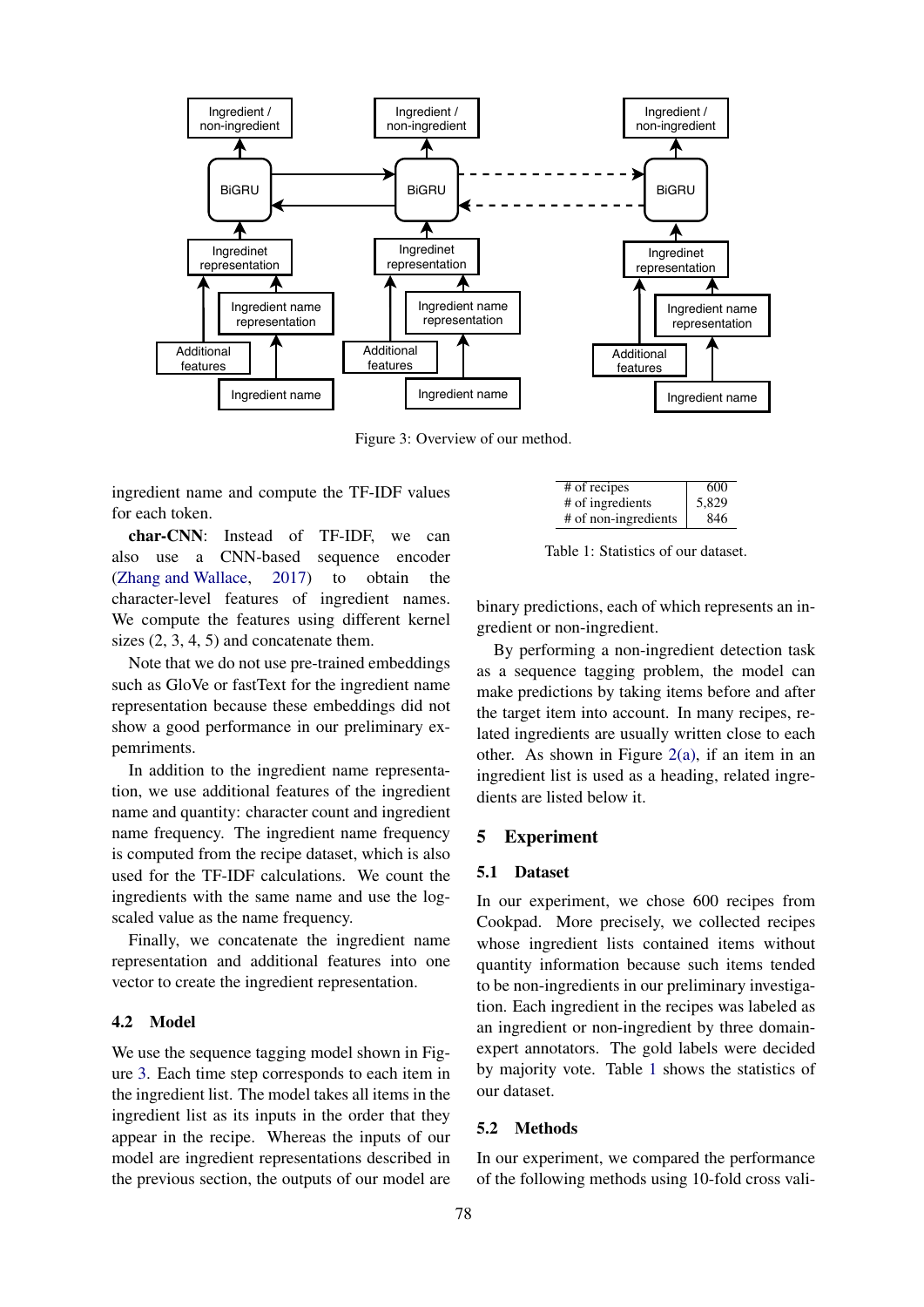| Model                | F1             | Precision      | Recall         |
|----------------------|----------------|----------------|----------------|
| <b>Random Forest</b> | $87.2 + 5.1$   | $82.8 \pm 8.3$ | $92.8 \pm 4.5$ |
| + ingredient freq.   | $88.8 \pm 4.1$ | $86.8 \pm 6.6$ | $91.4 \pm 4.8$ |
| $BiGRU + TF-IDF$     | $90.8 \pm 3.1$ | $90.1 + 3.7$   | $91.2 \pm 3.6$ |
| + ingredient freq.   | $91.6 \pm 3.4$ | $89.4 \pm 4.8$ | $94.1 \pm 3.6$ |
| BiGRU + char-CNN     | $91.2 + 2.7$   | $91.3 + 4.8$   | $91.4 \pm 3.5$ |
| + ingredient freq.   | $93.3 \pm 2.3$ | $93.2 + 3.7$   | $94.1 \pm 3.1$ |

Table 2: Experimental results.

| Name           | Frequency |
|----------------|-----------|
| 砂糖 (sugar)     | 524,647   |
| 塩 (salt)       | 507,766   |
| 水 (water)      | 450,370   |
| 卵 (egg)        | 400,572   |
| 醤油 (soy sauce) | 320,834   |

Table 3: Top 5 ingredient names in our dataset.

dation:

Random forest (baseline model): We used *RandomForestClassifier* included in scikit-learn as a baseline model. The input of the random forest model was the ingredient representation described in the previous section. This model predicted a label for each item in an ingredient list independently.

BiGRU model (our model): We used two-layer bidirectional GRU (BiGRU) (Cho et al., 2014). The dimension of the BiGRU hidden layer was 128. We trained the BiGRU model for 50 epochs using the Adam optimizer.

### 5.3 Results and Discussion

Table 2 shows the experimental results. We evaluated the methods using F1, precision, and recall. As shown in Table 2, the BiGRU + char-CNN model with the ingredient frequency achieved the highest F1 score of 93.3. The BiGRU-based model was better than the random forest, so this result suggests that a sequence labeling approach is effective for the non-ingredient detection task.

The ingredient frequency improved the F1 scores for both the random forest and BiGRU models. Table 3 shows the most frequent ingredient names, which were calculated from approximately 3 million recipes from Cookpad. As shown in Table 3, many ingredient names that occurred frequently in recipes were actual ingredients, so ingredient name frequency is important for ingredient detection. The ingredient frequency can be an alternative feature of an ingredient dictionary which is usually rarely available.

In most cases, an item without a quantity in the

ingredient list was used as a heading or comment, as described in Section 3. When we predicted an item without a quantity as a non-ingredient, the F1 score was 85.3 in our further investigation. However, some items such as vegetables or fruits, had no quantities although they were actually ingredients. Using the ingredient name frequency, it became possible to predict such items as ingredients properly because names of vegetables or fruits frequently occurred in our recipe dataset.

#### 6 Conclusion

In this paper, we introduced a non-ingredient detection task for user-generated recipes and proposed a neural model based on the sequence tagging approach. We used a BiGRU-based model to predict a label for each ingredient over an ingredient sequence. To evaluate our method, we constructed a dataset that contained 6,675 ingredients of 600 recipes from Cookpad. Our experimental results showed that the proposed method achieved a 93.3 F1 score in the task. In future work, we plan to verify the effectiveness of our method for downstream tasks, such as calorie estimation.

#### References

- Kyunghyun Cho, Bart van Merrienboer, Caglar Gul- ¨ cehre, Dzmitry Bahdanau, Fethi Bougares, Holger Schwenk, and Yoshua Bengio. 2014. Learning Phrase Representations using RNN Encoder-Decoder for Statistical Machine Translation. In *Proceedings of the 2014 Conference on Empirical Methods in Natural Language Processing (EMNLP 2014)*, pages 1724–1734.
- Young-joo Chung. 2012. Finding Food Entity Relationships using User-generated Data in Recipe Service. In *Proceedings of the 21th ACM International on Conference on Information and Knowledge Management (CIKM 2012)*, pages 2611–2614.
- Jun Harashima, Michiaki Ariga, Kenta Murata, and Masayuki Ioki. 2016. A Large-scale Recipe and Meal Data Collection as Infrastructure for Food Research. In *Proceedings of the 10th International*